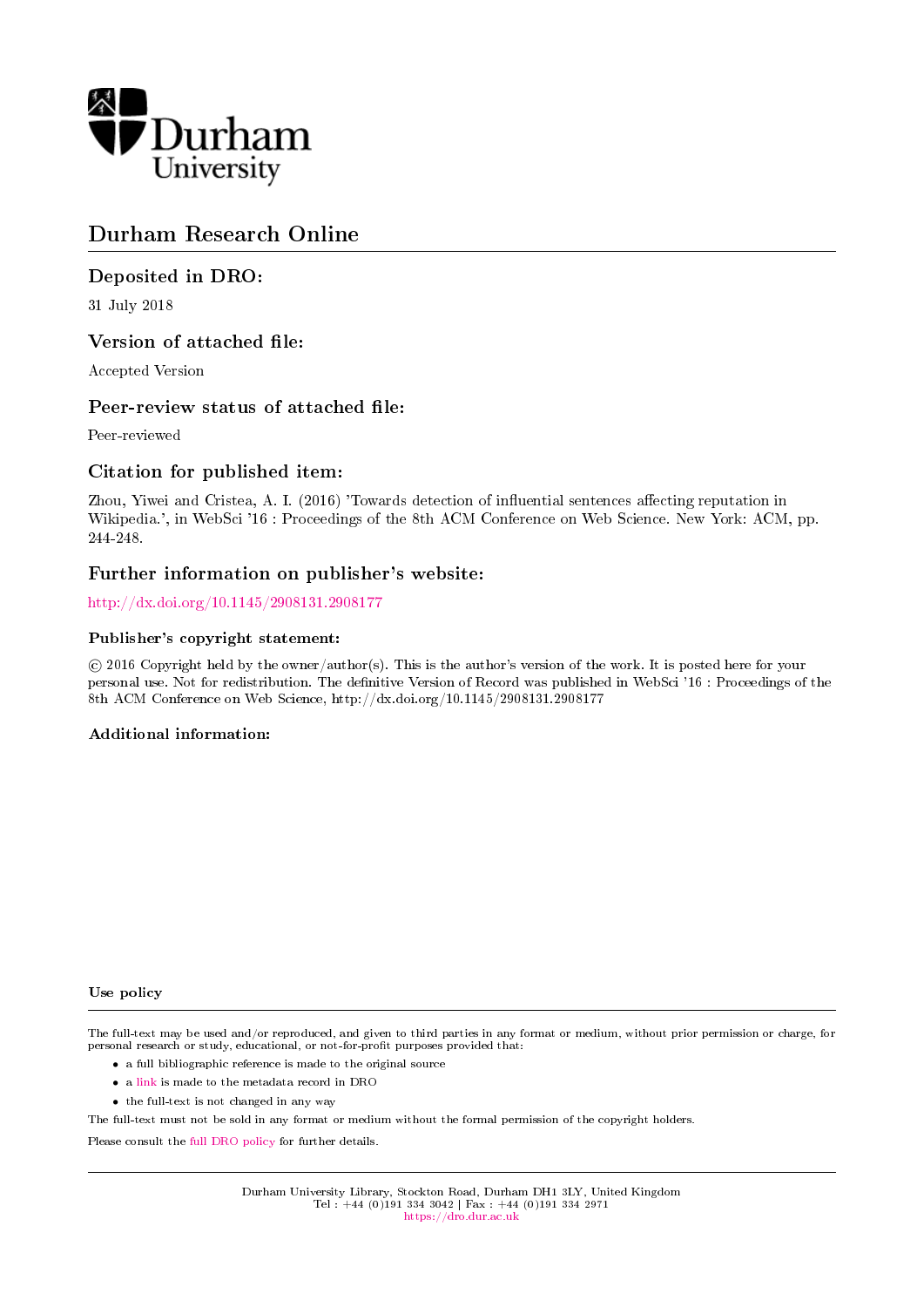

#### **Original citation:**

Zhou, Yiwei and Cristea, Alexandra I. (2016) Towards detection of influential sentences affecting reputation in Wikipedia. In: ACM Web Science Conference 2016, Hannover, Germany, 22-25 May 2016. Published in: WebSci '16 Proceedings of the 8th ACM Conference on Web Science pp. 244-248.

#### **Permanent WRAP URL:**

<http://wrap.warwick.ac.uk/78605>

#### **Copyright and reuse:**

The Warwick Research Archive Portal (WRAP) makes this work by researchers of the University of Warwick available open access under the following conditions. Copyright © and all moral rights to the version of the paper presented here belong to the individual author(s) and/or other copyright owners. To the extent reasonable and practicable the material made available in WRAP has been checked for eligibility before being made available.

Copies of full items can be used for personal research or study, educational, or not-for profit purposes without prior permission or charge. Provided that the authors, title and full bibliographic details are credited, a hyperlink and/or URL is given for the original metadata page and the content is not changed in any way.

## **Publisher's statement:**

"© ACM, 2016. This is the author's version of the work. It is posted here by permission of ACM for your personal use. Not for redistribution. The definitive version was published in : WebSci '16 Proceedings of the 8th ACM Conference on Web Science <http://dx.doi.org/10.1145/2908131.2908177>

#### **A note on versions:**

The version presented here may differ from the published version or, version of record, if you wish to cite this item you are advised to consult the publisher's version. Please see the 'permanent WRAP url' above for details on accessing the published version and note that access may require a subscription.

For more information, please contact the WRAP Team at[: wrap@warwick.ac.uk](mailto:wrap@warwick.ac.uk)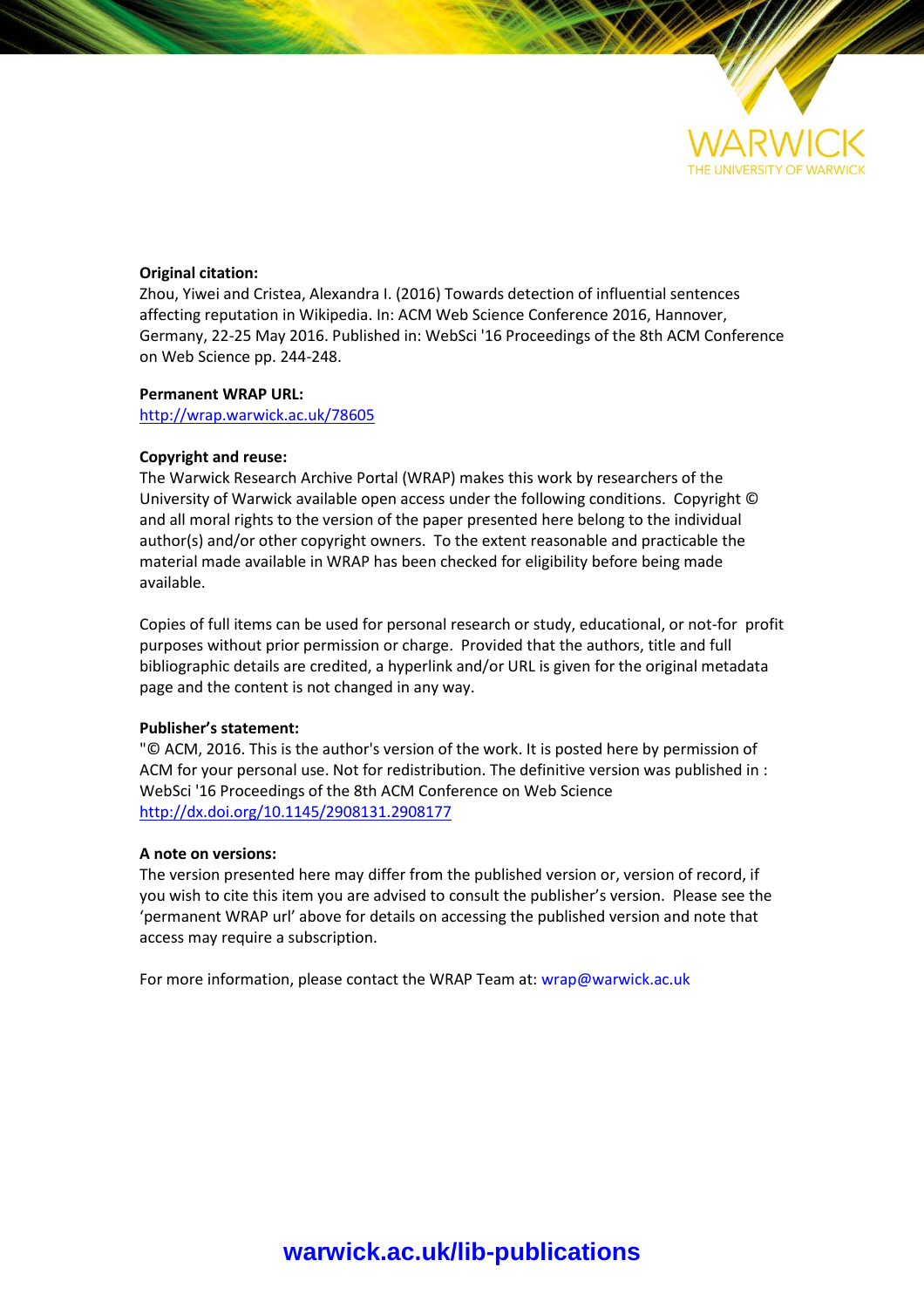# **Towards Detection of Influential Sentences Affecting Reputation in Wikipedia**

Yiwei Zhou Department of Computer Science University of Warwick Coventry, UK Yiwei.Zhou@warwick.ac.uk

#### ABSTRACT

Wikipedia has become the most frequently viewed online encyclopaedia website. Some sentences in Wikipedia articles have direct and obvious impact on people's opinions towards the mentioned named entities. This paper defines and tackles the problem of *reputation-influential* sentence detection in Wikipedia articles from various domains. We leverage multiple lexicons, to generate *domain independent features*. We generate *topical features* and *word embedding features* from unlabelled dataset, to boost the classification performance. We conduct several experiments, to prove the effectiveness of these features. We further adapt a *two-step binary classification method*, to perform multi-classification. Our evaluation results show that this method outperforms the state-of-the-art one-vs-one multi-classification method for this problem.

#### CCS Concepts

*•***Information systems** *→* **Web mining;** *•***Computing methodologies** *→ Natural language processing;*

#### Keywords

Wikipedia; Cross-domain classification; Reputation-influential

#### 1. INTRODUCTION

Wikipedia has become one of the most frequently used websites in people's daily life. Take just the English Wikipedia for an example, it contains more than 5 million articles and receives more than 5 million views per hour<sup>[1](#page-2-0)</sup>. Such comprehensive information inclusion and huge visiting traffic make Wikipedia influential for people all around the world. Due to the  $NPOV<sup>2</sup>$  $NPOV<sup>2</sup>$  $NPOV<sup>2</sup>$  policy, most sentences in Wikipedia are unopinionate and unbiased. However, Wikipedians manage to implicitly express their opinions, by including selective facts

*WebSci '16, May 22 - 25, 2016, Hannover, Germany*

*⃝*c 2016 Copyright held by the owner/author(s). Publication rights licensed to ACM. ISBN 978-1-4503-4208-7/16/05. . . \$15.00

DOI: <http://dx.doi.org/10.1145/2908131.2908177>

Alexandra I. Cristea Department of Computer Science University of Warwick Coventry, UK A.I.Cristea@warwick.ac.uk

and varying description patterns, which we have shown to lead to bias for **events** at the *article level* [[21](#page-6-0)] and bias for **named entities** at the *corpus level* [[22\]](#page-6-1). Some sentences on Wikipedia, even though they just state some facts, or they come from reliable sources, have strong influence on Wikipedia users' opinions about the named entities mentioned in them. For example, sentences in Wikipedia like "Chevron did not apologise, nor paid the amount of compensation." and "There are some exceptions, such as striker Wayne Rooney, who became extremely unpopular with fans after changing Everton for Manchester United, and is currently always booed when he returns to the stage of his former club." would negatively impact their mentioned entities' reputation, which are "Chevron Corporation" and "Wayne Rooney". Sentences in Wikipedia like "Lady Gaga won two awards, including the prize for best song for Born This Way at the Europe Music Awards." and "Boeing today is a synonymous name for dynamic, impressive aircraft, global air travel, success and economic strength." positively impact their mentioned entities' reputation, which are "Lady Gaga" and "Boeing Company". We call this kind of sentences *reputation-influential* sentences. If a sentence can stimulate positive opinions towards the mentioned named entity, then it is a *positive reputation-influential* sentence; if a sentence can stimulate negative opinions towards the mentioned named entity, then it is a *negative reputationinfluential* sentence.

This paper aims at the detection of positive and negative *reputation-influential* sentences from Wikipedia articles. This is **not** a traditional sentiment analysis problem, as the sentiments are only implicitly expressed or even hidden in Wikipedia sentences. However, they have positive or negative implications for the mentioned named entities' reputation, and can influence people's opinions towards them implicitly. To the best of our knowledge, this is the first paper to define such a problem for Wikipedia sentences.

We apply a two-step binary classification method, as explained in Section [3](#page-3-0), to tackle this cross-domain multi-classification problem on Wikipedia sentences. We use multiple lexicons, as mentioned in Section [3.1](#page-3-1), to generate domain independent features. Because of the lack of large annotated datasets from various domains, we generate unsupervised features from our unlabelled dataset. Our evaluation proves that our approach has achieved competitive performance on Wikipedia sentences from various domains.

#### 2. DATA

Following the same data collection approach as in [[22\]](#page-6-1),

<span id="page-2-0"></span><sup>1</sup><http://stats.wikimedia.org/EN/Sitemap.htm>

<span id="page-2-1"></span><sup>2</sup><http://wikipedia.org/wiki/Wikipedia:NPOV>

Permission to make digital or hard copies of all or part of this work for personal or classroom use is granted without fee provided that copies are not made or distributed for profit or commercial advantage and that copies bear this notice and the full citation on the first page. Copyrights for components of this work owned by others than the author(s) must be honored. Abstracting with credit is permitted. To copy otherwise, or republish, to post on servers or to redistribute to lists, requires prior specific permission and/or a fee. Request permissions from permissions@acm.org.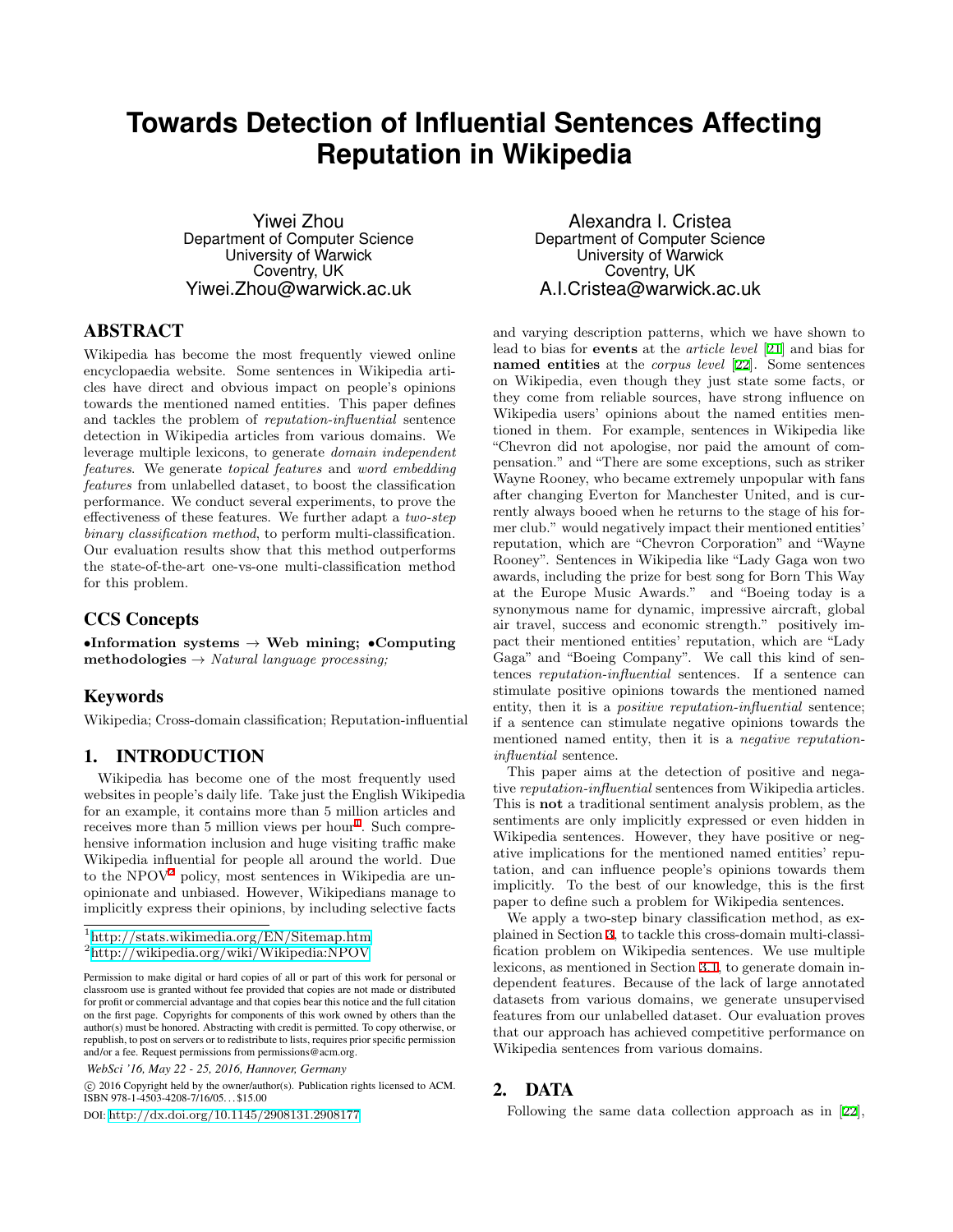we built a dataset containing almost all the sentences in Wikipedia explicitly mentioning one of our targeted 219 named entities. To evaluate the classifier's performance on sentences from various domains, the named entities were selected evenly from four popular categories, which were: multinational corporations, politicians, celebrities and sport stars. The resulting dataset contained 1,196,403 sentences. We used CrowdFlower to annotate 5037 sentences (23 sentences per named entity) selected from the dataset, into two categories: *reputation-influential* sentence and *reputation non-influential* sentence.

Due to the NPOV policy of Wikipedia, most sentences in Wikipedia are impartial and narrative. This kind of sentences have minor influence on the mentioned named entities' reputation, as most words included in these sentences are neutral, non-judgmental and unbiased. To avoid the situation that *reputation non-influential* sentences dominate the dataset to be annotated, we applied a simple strategy to increase the percentage of sentences that carried strong subjective (i.e. weak objective, as these were complementary) words into the dataset to be annotated. First, for each named entity, we calculated the average objective score (*AvgObjScore*) of all the words in each sentence *s* that mentioned this named entity, as in Eq. [1](#page-3-2).

<span id="page-3-2"></span>
$$
AvgObjScore(s) = \frac{\sum_{i=1}^{m}ObjScore(w_i)}{m} \tag{1}
$$

In Eq. [1,](#page-3-2)  $w_i$  is the  $i^{th}$  word in *s* that is included in SentiWord-Net [\[3\]](#page-6-2);  $ObjScore(w_i)$  is  $w_i$ 's objective score in SentiWord-Net; *m* is the total number of words in *s* that are included in SentiWordNet. Second, half of the sentences in the dataset to be annotated were sentences with the least *AvgObjScore*. This was due to the fact that words contained in these sentences were relatively strongly subjective in general, thus they were more likely to be *reputation-influential*, and promote empathy feelings of Wikipedia users. Third, the other half of the sentences in the dataset to be annotated were sentences randomly sampled from the rest, to alleviate the strong subjective polarisation of our dataset. Thus, the dataset to be annotated was a combination of the sentences with low  $AvgObiScore$  and the sentences retrieved from random sampling.

We provided the annotators with the sentences to be annotated and their corresponding mentioned named entities, and asked the annotators to label these sentences, based on their judgement — if these sentences would influence the mentioned named entities' reputation. For the *reputationinfluential* sentences, we asked the annotators to further response what kind of influence these sentences would have, *positive* or *negative*. There were three annotators allocated to pass judgment independently on each sentence, and more than 1,000 annotators with different backgrounds participated our task. The annotators were free to annotate any number of sentences. Crowdflower provided us the confi-dence score<sup>[3](#page-3-3)</sup> of each response for each sentence, which was calculated as the agreement among multiple annotators on this response weighted by their accuracy on our test questions. For each sentence, the response with the highest confidence score was chosen as the annotation of the sentence. Similar to [\[13\]](#page-6-3), we filtered out annotations with low confidence scores to improve the reliability. For our application, only annotations with confidence scores higher than 0.75 were applied to train the classifiers, which left us with 1,147 *reputation non-influential* sentences, 461 *positive reputation-influential* sentences and 228 *negative reputationinfluential* sentences.

#### <span id="page-3-0"></span>3. METHOD

Our goal is to detect the *positive reputation-influential* and *negative reputation-influential* sentences from Wikipedia. We cast the *reputation-influential* sentence detection as a cross-domain sentence multi-classification problem. All the sentences are classified into three categories: *positive reputation-influential* sentences, *negative reputation-influential* sentences and *reputation non-influential* sentences. Similar to [\[12](#page-6-4), [4](#page-6-5)], we apply a 2-step binary classification method for multi-classification. In the first step, the sentences are classified into two categories: *reputation-influential* sentences and *reputation non-influential* sentences. The *reputationinfluential* sentences are further classified into *positive reputation-influential* sentences and *negative reputation-influential* sentences. We selected for both steps a Support Vector Machine (SVM) classifier with RBF kernel, a most widely used classifier in sentence classification applications.

As, under the strong influence of the NPOV policy, the numbers of sentences from different categories in the annotated dataset is still quite unbalanced, we perform downsampling on the sentences from the *reputation non-influential* category to balance the number of *reputation-influential* sentences and *reputation non-influential* sentences.

It is hard for traditional fully-supervised approaches to achieve good performance in cross-domain scenarios, because they need a large number of annotated sentences from various domains. In our approach, we tackle this problem from the following directions: first, we prioritise domain independent features, when performing feature extraction; second, we leverage unlabelled sentences, to provide topical and word embedding features, in order to boost the performance of traditional classifiers; third, we incorporate many lexicons, to provide rich domain independent prior knowledge for classification.

Since it is difficult to clarify which features are useful for which step, we run various tests with various subsets of the full feature set for both steps, to select the features that were performing best. The results of this process are further presented in Table [1](#page-5-0). To diminish the risk of introducing too many unrelevant features and reduce the dimensionality of the training matrix, we incorporate Randomized Logistic Regression [[9](#page-6-6)], as a further feature selection step after fixing the feature set for one classifier. Next, we introduce the full feature set used.

#### <span id="page-3-1"></span>3.1 Baseline features (FS1)

The first set to choose from are baseline features mostly used in classifiers for sentence classification, as follows:

**Number of words:** Number of words in the sentence.

**N-gram features:** The tf-idf values of unigrams and bigrams in the sentence.

**Punctuation features:** Number of question marks and number of exclamation marks in the sentence.

**POS-tag features:** We use the Stanford POS tagger [\[17](#page-6-7)] to POS-tag all sentences. Numbers of adjectives, adverbs, verbs and nouns are included into the feature set.

**Dependency features:** We represent all the dependen-

<span id="page-3-3"></span><sup>3</sup>[http://success.crowdflower.com/hc/en-us/articles/](http://success.crowdflower.com/hc/en-us/articles/201855939-How-to-Calculate-a-Confidence-Score) [201855939-How-to-Calculate-a-Confidence-Score](http://success.crowdflower.com/hc/en-us/articles/201855939-How-to-Calculate-a-Confidence-Score)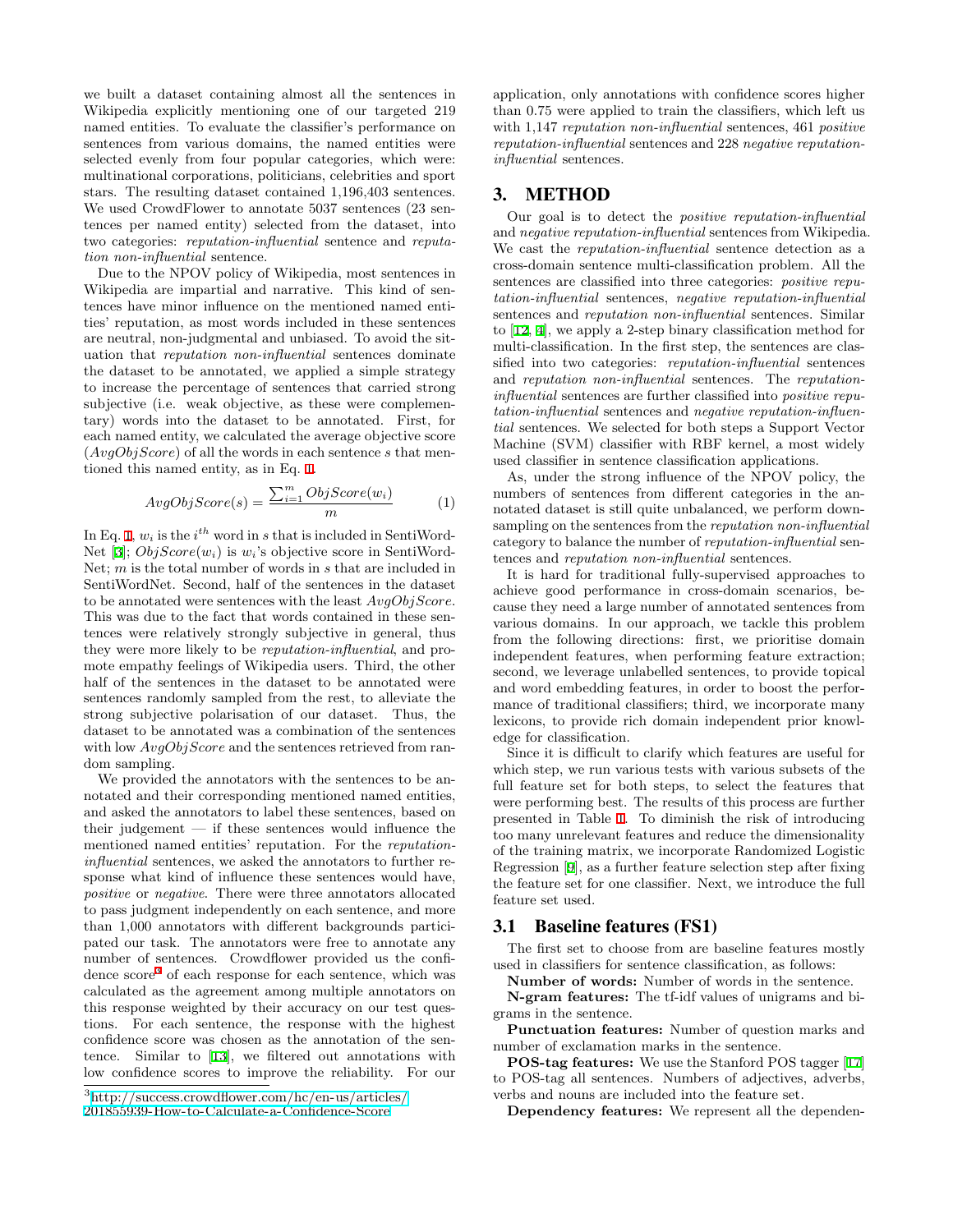cies as features, to capture grammatical relationships between words in the sentence. This is achieved via the Stanford dependency parser [\[6](#page-6-8)]. For example, in the sentence "German Chancellor Angela Merkel and US Vice President Joe Biden condemned the attack on the US mission.", even trigrams are not able to capture the nominal subject relationship between words "Merkel" and "condemned". We represent this dependency as *nsubj condemned Merkel* and include the number of its occurrences into our feature set.

#### 3.2 Lexicon features (FS2)

We have collected all the commonly used biased lexicons and sentiment lexicons, and have transferred the prior knowledge contained in these lexicons into features, as follows.

**Opinion Lexicon features:** The Opinion Lexicon [[8](#page-6-9)] contains a positive opinion words list and a negative opinion words list. We include the numbers of positive and negative opinion words from the lexicon that occur in the sentence into the feature set.

**Biased Lexicon features:** The Biased Lexicon [[14\]](#page-6-10) contains a list of biased words. We include the number of biased words from the lexicon that occur in the sentence into the feature set.

**MPQA Subjectivity Lexicon features:** The MPQA Subjectivity Lexicon [[19](#page-6-11)] contains a list of words, with each word's level of subjectivity(strongly subjective or weakly subjective), POS tag and prior polarity(positive, neutral or negative) provided. We lemmatise both the words in the lexicon and the words in the sentence, and include the number of strong and weak subjective words from the lexicon that occur in the sentence, as well as the number of positive, neutral and negative words occurring in the sentence into the feature set.

**SentiWordNet Lexicon features:** The SentiWordNet Lexicon [[3\]](#page-6-2) contains a list of words, with each word's POS tag, positive score (*P osScore*), negative score (*NegScore*) and objective score (*ObjScore*) provided, where *ObjScore* = 1 *− P osScore − NegScore*. We use *w<sup>i</sup>* to denote the words from the lexicon that occur in the sentence. The following features derived based on SentiWordNet Lexicon are included into the feature set: (i) Number of *wi*, denoted by *m*; (ii) Number of *w<sup>i</sup>* with the *ObjScore* higher than *P osScore*+*NegScore*; (iii) Number of *w<sup>i</sup>* with the *P osScore* higher than *NegScore*; (iv) Number of *w<sup>i</sup>* with the *NegScore* higher than *PosScore*; (v) The sum of *ObjScore*, *PosScore* and *NegScore* of  $w_i$ ; (vi) The maximum of *ObjScore*, *Pos-Score* and *NegScore* of *wi*; (vii) The average of *ObjScore*, *P osScore* and *NegScore* of *wi*.

**MSOL Lexicon features:** The MSOL Lexicon [\[11](#page-6-12)] provides both single-word entries and multi-word expressions with their sentiment labels. We include the number of positive and negative single-word entries/multi-word expressions from the lexicon that occur in the sentence into the feature set.

#### 3.3 Unsupervised features

As we have a large dataset with only a small part of it annotated, thus we propose to use unsupervised features, aiming at gaining additional knowledge from the whole dataset.

**Latent Dirichlet Allocation (LDA) topic features (FS3):** We train LDA models [\[5\]](#page-6-13) with all the sentences in the original dataset, no matter if they are annotated or unannotated, with a wide different numbers of predefined topics  $K = \{50, 100, 200, 300, 400, 500\}$ . Then we represent each sentence with its topical distribution vector, with each dimension in the vector denoting the topic proportion for topic *k*. We incorporate the sentence's topical distribution representation vectors into the feature set, and test the classifier's performance with different *K*.

**Word embedding features (FS4):** In [[10](#page-6-14)], researchers proposed the continuous Skip-gram model to learn word embedding representations in a new vector space  $\mathcal{R}^N$ , in order to capture syntactic and semantic word relationships. We train word2vec models [[10\]](#page-6-14) on all the sentences in the original dataset, using Gensim [\[15\]](#page-6-15), with a wide range of vector space dimensionalities  $N = \{50, 100, 200, 300, 400, 500\}$ , in order to obtain the most suitable representation vectors for all the words occurring in the original dataset.

Word embedding features have been applied in sentence classification tasks, such as [\[18\]](#page-6-16). Unlike [[18\]](#page-6-16), when generating the sentence-level embedding representation vectors, we use tf-idf values to weigh each word, in order to decrease the influence of unimportant words. We use  $\vec{v}(w_i) \in \mathcal{R}^N$ to denote the embedding representation vector of word *w<sup>i</sup>* in the sentence, and  $tfidf(w_i)$  to denote the tf-idf value of  $w_i$  in the original dataset. The embedding representation vector of sentence *s* can be calculated as:

$$
\vec{v}(s) = \frac{\sum_{i=1}^{m} t f i df(w_i) \cdot \vec{v}(w_i)}{m}, \qquad (2)
$$

where *m* denotes the total number of words in the sentence, and  $\vec{v}(s) \in \mathcal{R}^N$ .

The embedding representation vector of the sentence is included into our feature set.

#### 4. RESULTS

We have investigated two application scenarios and we focused on the average F1 scores achieved in different scenarios. The first scenario was binary classification, in which we only aimed at detecting *reputation-influential* sentences. The second scenario was multi-classification, in which we aimed at deciding both whether one sentence was *reputationinfluential* and the direction in which it influenced the entity's reputation.

#### <span id="page-4-0"></span>4.1 Reputation-influential Sentence Detection

We performed feature selection manually by analysing the classifier's performance with different feature sets on the basis of Randomized Logistic Regression, using 10-fold crossvalidation. We did not totally rely on Randomized Logistic Regression for feature selection, in order to discover the most effective kind of features, and discard redundant features. For different feature sets, we used grid search to choose the most suitable number of topics for the LDA-based topical features *K*, the dimensionality of the word embedding vector representation *N*, the penalty parameter of the SVM classifier *C*, the kernel coefficient *γ*.

In Table [1](#page-5-0), we use FS1 to denote baseline features, FS2 to denote lexicon features, FS3 to denote topical features and FS4 to denote word embedding features. FS1234 represents the combination of FS1, FS2, FS3 and FS4. We use P to represent precision, R to represent recall and F1 to represent F1 score. From Table [1](#page-5-0), we can see that the classifier using lexicon features, topical features and word embedding features (FS234) achieves the best performance, which outperforms the benchmark classifier just using base-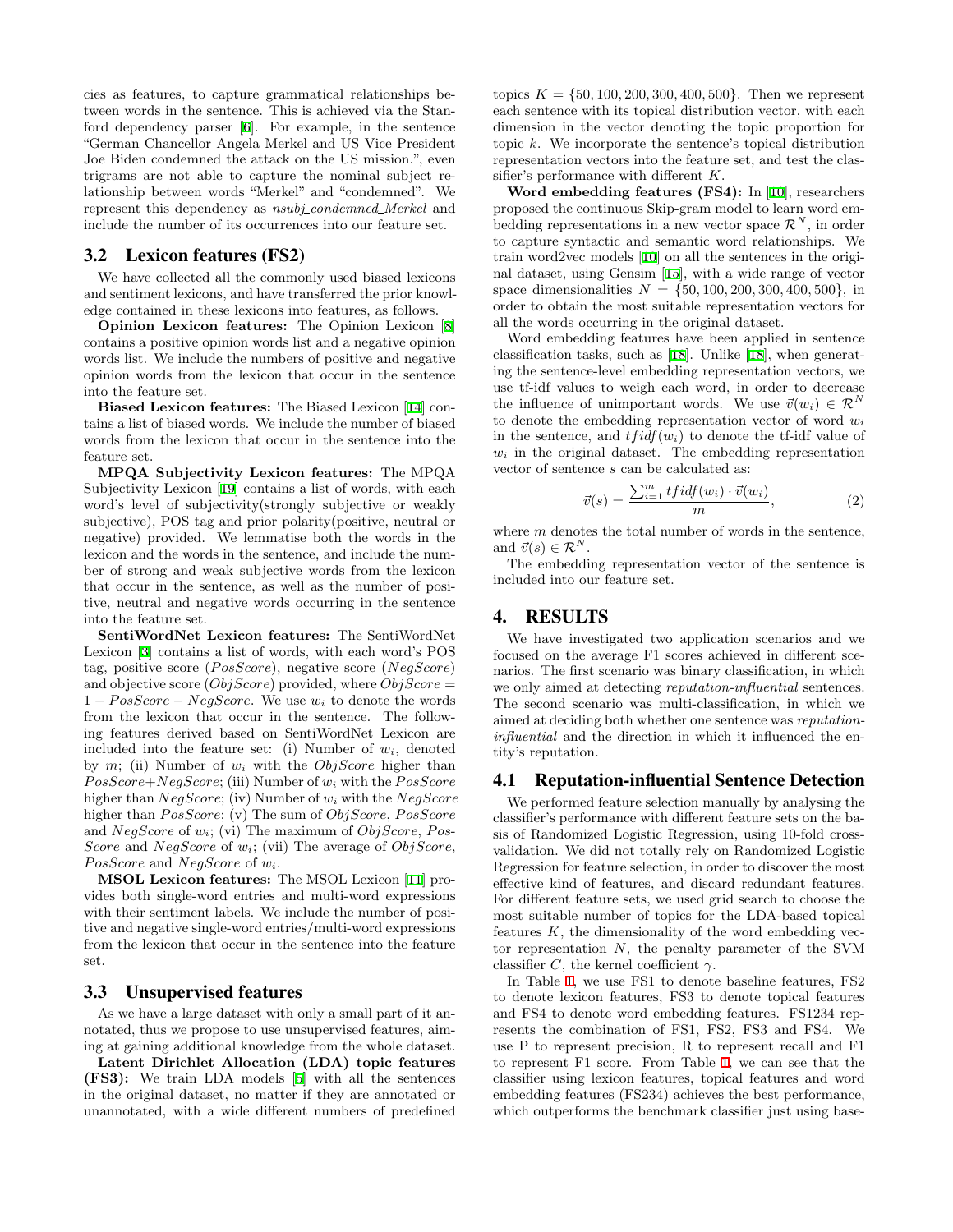<span id="page-5-0"></span>

|               |       | <b>Influential</b> |             | Non-influential |       |       |  |
|---------------|-------|--------------------|-------------|-----------------|-------|-------|--|
| Features      | P     | R.                 | $_{\rm F1}$ | Р               | R     | F1    |  |
| FS1           | 0.817 | 0.386              | 0.521       | 0.606           | 0.916 | 0.729 |  |
| <b>FS12</b>   | 0.745 | 0.750              | 0.747       | 0.755           | 0.747 | 0.750 |  |
| <b>FS123</b>  | 0.765 | 0.777              | 0.771       | 0.780           | 0.766 | 0.773 |  |
| <b>FS124</b>  | 0.760 | 0.781              | 0.769       | 0.781           | 0.758 | 0.768 |  |
| <b>FS134</b>  | 0.768 | 0.711              | 0.737       | 0.738           | 0.791 | 0.763 |  |
| <b>FS34</b>   | 0.771 | 0.717              | 0.743       | 0.743           | 0.792 | 0.766 |  |
| <b>FS24</b>   | 0.790 | 0.770              | 0.780       | 0.782           | 0.799 | 0.790 |  |
| FS23          | 0.711 | 0.726              | 0.718       | 0.728           | 0.711 | 0.719 |  |
| <b>FS234</b>  | 0.781 | 0.795              | 0.788       | 0.807           | 0.782 | 0.795 |  |
| <b>FS1234</b> | 0.788 | 0.783              | 0.786       | 0.786           | 0.790 | 0.783 |  |

**Table 1: Performance of classifiers with different feature sets**

line features (FS1). The best performance is achieved with FS234 when  $K = 100$ ,  $N = 100$ ,  $C = 1$  and  $\gamma = 0.005$ . We find that the increase in the number of topics and the dimensionality of the word embedding vector representation do not always lead to an improvement of the classifier's performance. This is as a larger feature spaces is less able to generalise for sentences from various domains.

Both lexicon features and unsupervised features help to increase the average F1 score. The most helpful features are the word embedding features. This illustrates that word embedding features are the best semantic generalisations of the original Wikipedia sentences from various domains. The average F1 score drops after adding baseline features on the basis of lexicon features, topical features and word embedding features. This is because most baseline features, such as n-grams or dependency features, are domain dependent, and the classifier is experiencing the overfitting problem. On one hand, the lexicon features, topical features and word embedding features already capture any useful patterns in baseline features. On the other hand, the baseline features include some irrelevant and redundant features that can hurt the classifier's performance. These factors allow the classifier which excludes the baseline features to outperform other classifiers, including the one with all available features.

#### 4.2 Positive Reputation-influential, Reputation Non-influential and Negative Reputationinfluential sentences

We conducted similar experiments as in [4.1](#page-4-0) to select the best feature sets and hyperparameters for the classifier used to distinguish between *positive reputation-influential* sentences and *negative reputation-influential* sentences, and the classifier for one-vs-one multi-classification. Interestingly, the best feature sets for these two classifiers were also FS234. We compared our two-step binary classification method with the benchmark one-vs-one multi-classification method [[7\]](#page-6-17). Table [2](#page-6-18) shows the performance comparison of these two methods. An average F1 score of 0.717 is achieved with our two-step binary classification method when classifying all the Wikipedia sentences into three categories, higher than the average F1 score of the baseline one-vs-one multiclassification method, which is 0.705. This is because the *positive reputation-influential* and *negative reputation-influential* sentences share some common features, thus the combination of the sentences of these two categories provides the classifier more information than differentiating sentences of these two categories from the sentences of the*reputation noninfluential* category separately.

#### 5. RELATED WORK

Various features have been considered when tackling the sentence classification problem. For example, n-grams [[4](#page-6-5), [1](#page-5-1)], POS tags [\[4,](#page-6-5) [1](#page-5-1)], lexicon-based features [\[4,](#page-6-5) [2\]](#page-6-19), dependency features [[2\]](#page-6-19), LDA-based topical features [[20\]](#page-6-20) and word embedding features [\[16\]](#page-6-21). This paper defined and tackled a novel sentence classification problem: detecting *reputationinfluential* sentences from encyclopaedic content. From [[16\]](#page-6-21), we learnt that a classifier with combined hand-crafted features and word embedding features can outperform several baseline approaches. To our best knowledge, our classifiers jointly considered all the available state-of-the-art features, and are different from former researches in the way of extracting and applying them, such as the SentiWordNet features and the word embedding features. Our approach has achieved a promising performance for our task.

Another relevant track of research is Wikipedia-related text mining. Rather than focusing on the main content of Wikipedia, [\[14\]](#page-6-10) trained linguistic models for detecting biased language on Wikipedia's historical edits, and they achieved 58.70% accuracy; [[21](#page-6-0)] explored the sentiment bias of multilingual Wikipedia on events at article level; [[22\]](#page-6-1) compared the sentiment bias of multilingual Wikipedia on entities at corpus level. The work can be seen as locating the sentences that influence the reputation of entities, which further leads to the sentiment bias detected in [[22](#page-6-1), [21](#page-6-0)].

#### 6. CONCLUSION

In this paper, we have proposed an approach to detect *reputation-influential* sentences in Wikipedia. We have applied several lexicons, to generate domain independent lexicon features, and have leveraged an unlabelled dataset, to generate topical features and word embedding features. All these features have been proven to be functional in our experiments. Our classifier can achieve an average F1 score of 0.792 for cross-domain binary sentence classification. We have adopted a two-step binary classification method when performing the task of classifying all the Wikipedia sentences into three categories: *positive reputation-influential*, *reputation non-influential* and *negative reputation-influential*. This method outperformed a benchmark one-vs-one multiclassification method and reached an average F1 score of 0.717. The detected *positive reputation-influential* sentences and *negative reputation-influential* sentences are the sentences that Wikipedia users are potentially most interested in, thus the user experience could be improved by highlighting them; alternatively, they could also help the administrators to better apply the NPOV policy of Wikipedia. Although we have limited our application scenario to *reputationinfluential* sentences detection on Wikipedia, the proposed features and multi-classification method could also be helpful for other sentence classification tasks.

### 7. REFERENCES

<span id="page-5-1"></span>[1] A. Abbasi, H. Chen, and A. Salem. Sentiment analysis in multiple languages: Feature selection for opinion classification in web forums. *ACM Transactions on Information Systems (TOIS)*, 26(3):12, 2008.